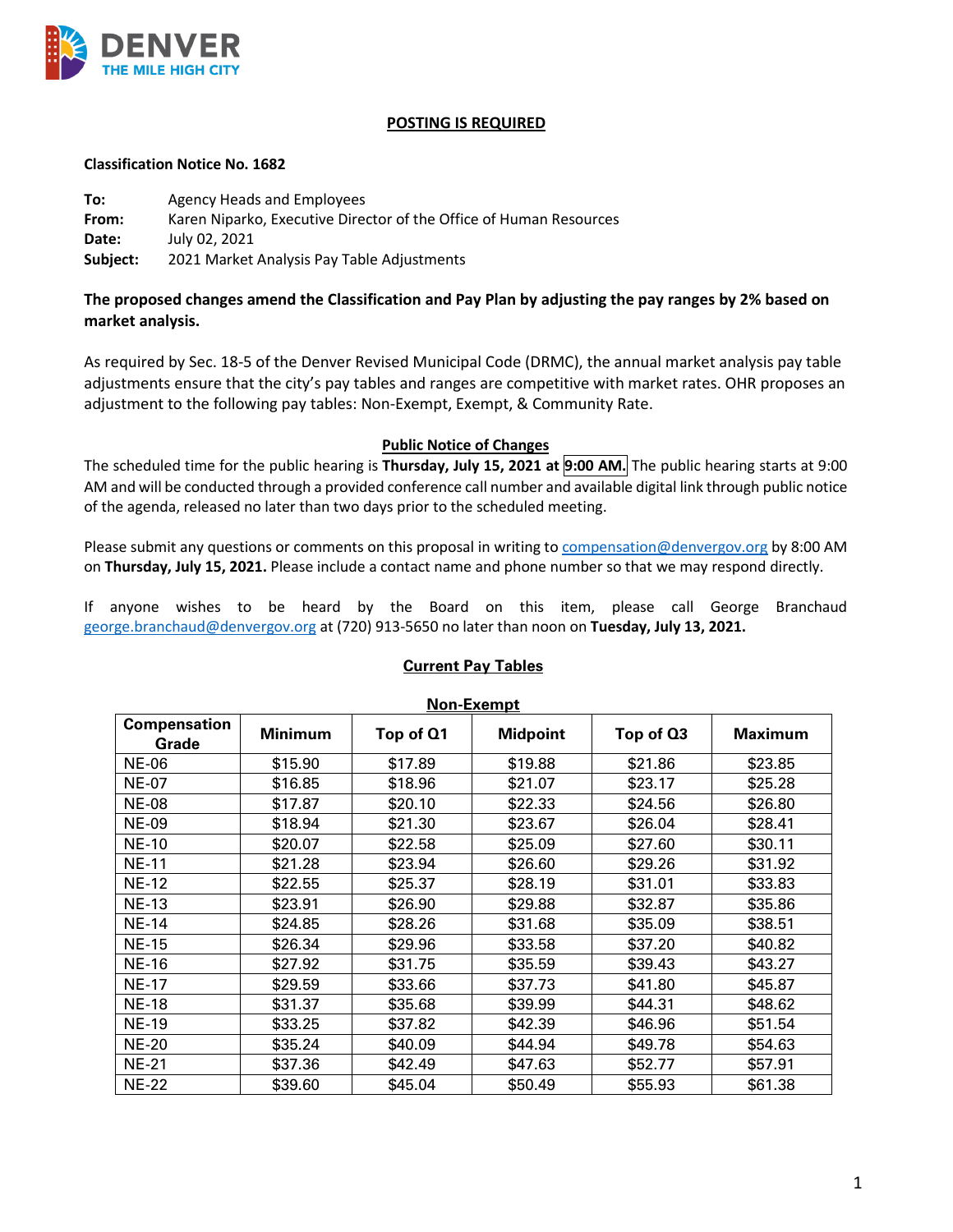

| <b>Exempt</b>                |                |            |                 |            |                |  |
|------------------------------|----------------|------------|-----------------|------------|----------------|--|
| <b>Compensation</b><br>Grade | <b>Minimum</b> | Top of Q1  | <b>Midpoint</b> | Top of Q3  | <b>Maximum</b> |  |
| EX-05                        | 45,030.00      | 52,348.00  | 59,665.00       | 66,983.00  | 74,300.00      |  |
| EX-06                        | 48,633.00      | 56,536.00  | 64,438.00       | 72,341.00  | 80,244.00      |  |
| EX-07                        | 52,523.00      | 61,058.00  | 69,593.00       | 78,129.00  | 86,664.00      |  |
| EX-08                        | 56,725.00      | 65,943.00  | 75,161.00       | 84,379.00  | 93,597.00      |  |
| EX-09                        | 61,263.00      | 71,219.00  | 81,174.00       | 91,129.00  | 101,084.00     |  |
| EX-10                        | 66,164.00      | 76,916.00  | 87,668.00       | 98,419.00  | 109,171.00     |  |
| EX-11                        | 71,457.00      | 83,069.00  | 94,681.00       | 106,293.00 | 117,905.00     |  |
| EX-12                        | 77,174.00      | 89,715.00  | 102,256.00      | 114,796.00 | 127,337.00     |  |
| EX-13                        | 83,348.00      | 96,892.00  | 110,436.00      | 123,980.00 | 137,524.00     |  |
| EX-14                        | 90,016.00      | 104,643.00 | 119,271.00      | 133,899.00 | 148,526.00     |  |
| <b>EX-15</b>                 | 97,217.00      | 113,015.00 | 128,813.00      | 144,610.00 | 160,408.00     |  |
| EX-16                        | 103,050.00     | 121,084.00 | 139,118.00      | 157,151.00 | 175,185.00     |  |
| EX-17                        | 111,294.00     | 130,771.00 | 150,247.00      | 169,724.00 | 189,200.00     |  |
| <b>EX-18</b>                 | 120,198.00     | 141,232.00 | 162,267.00      | 183,301.00 | 204,336.00     |  |
| EX-19                        | 129,813.00     | 152,531.00 | 175,248.00      | 197,966.00 | 220,683.00     |  |
| EX-20                        | 140,199.00     | 164,733.00 | 189,268.00      | 213,803.00 | 238,338.00     |  |
| $EX-21$                      | 151,414.00     | 177,912.00 | 204,410.00      | 230,907.00 | 257,405.00     |  |
| EX-22                        | 163,528.00     | 192,145.00 | 220,762.00      | 249,380.00 | 277,997.00     |  |
| EX-23                        | 176,610.00     | 207,517.00 | 238,423.00      | 269,330.00 | 300,237.00     |  |
| <b>EX-24</b>                 | 190,739.00     | 224,118.00 | 257,497.00      | 290,876.00 | 324,256.00     |  |
| <b>EX-25</b>                 | 205,998.00     | 242,047.00 | 278,097.00      | 314,146.00 | 350,196.00     |  |
| EX-26                        | 222,477.00     | 261,411.00 | 300,345.00      | 339,278.00 | 378,212.00     |  |
| EX-27                        | 240,276.00     | 282,324.00 | 324,372.00      | 366,420.00 | 408,469.00     |  |
| <b>EX-28</b>                 | 259,498.00     | 304,910.00 | 350,322.00      | 395,734.00 | 441,146.00     |  |

# **Community Rate**

| <b>Compensation</b><br>Grade | <b>Minimum</b> | Top of Q1 | <b>Midpoint</b> | Top of Q3 | <b>Maximum</b> |
|------------------------------|----------------|-----------|-----------------|-----------|----------------|
| <b>CR-06</b>                 | 15.75          | 17.22     | 18.70           | 20.18     | 21.65          |
| <b>CR-07</b>                 | 16.54          | 18.09     | 19.64           | 21.19     | 22.74          |
| <b>CR-08</b>                 | 17.36          | 18.99     | 20.62           | 22.24     | 23.87          |
| <b>CR-09</b>                 | 18.23          | 19.94     | 21.65           | 23.36     | 25.07          |
| <b>CR-10</b>                 | 19.14          | 20.94     | 22.73           | 24.53     | 26.32          |
| <b>CR-11</b>                 | 20.10          | 21.98     | 23.87           | 25.75     | 27.64          |
| CR-12                        | 21.10          | 23.08     | 25.06           | 27.04     | 29.02          |
| CR-13                        | 22.16          | 24.24     | 26.31           | 28.39     | 30.47          |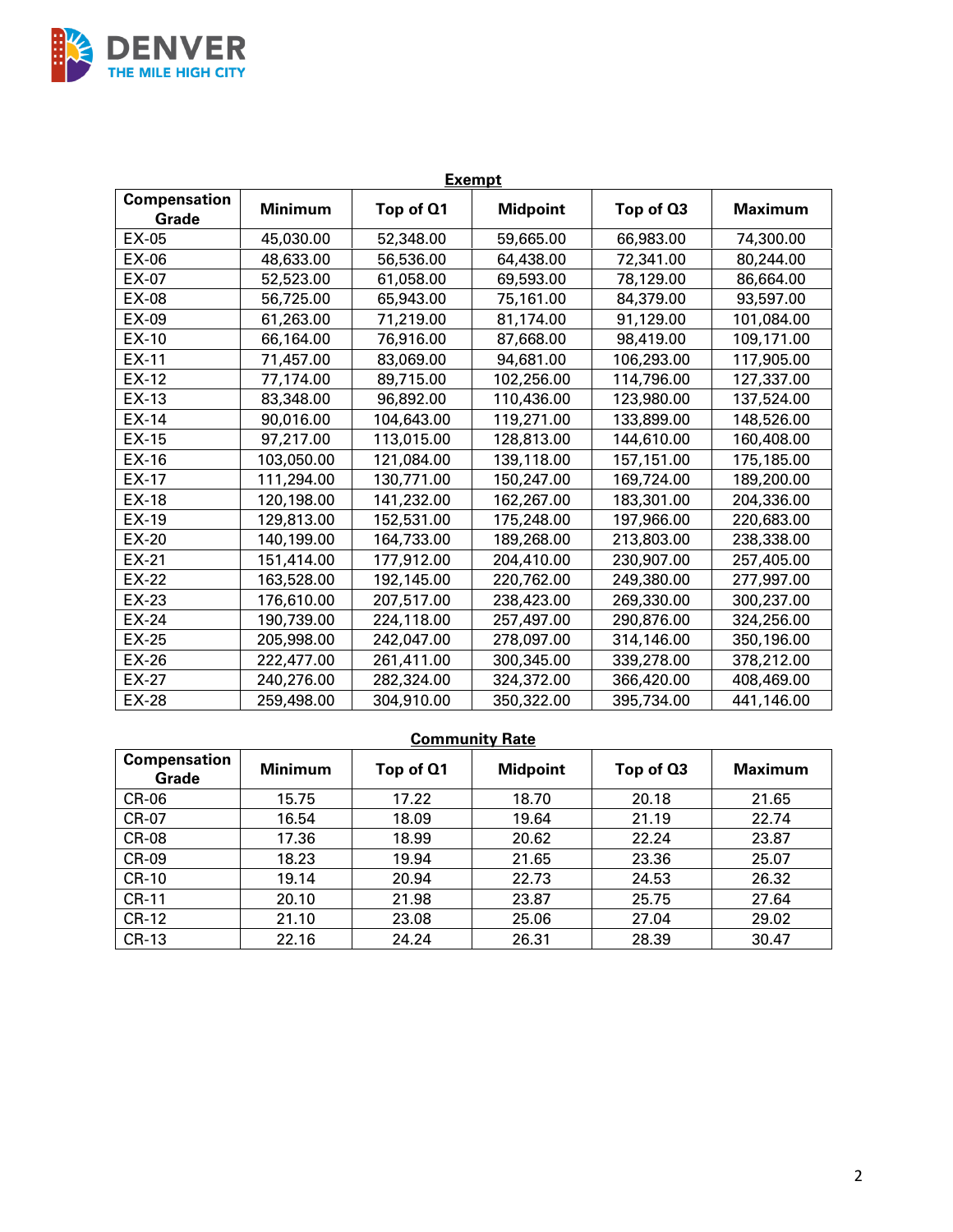

| <b>INON-EXEMPL</b>           |                |           |                 |           |                |  |
|------------------------------|----------------|-----------|-----------------|-----------|----------------|--|
| <b>Compensation</b><br>Grade | <b>Minimum</b> | Top of Q1 | <b>Midpoint</b> | Top of Q3 | <b>Maximum</b> |  |
| <b>NE-06</b>                 | \$16.22        | \$18.25   | \$20.28         | \$22.31   | \$24.33        |  |
| <b>NE-07</b>                 | \$17.19        | \$19.34   | \$21.49         | \$23.64   | \$25.79        |  |
| <b>NE-08</b>                 | \$18.22        | \$20.50   | \$22.78         | \$25.06   | \$27.33        |  |
| <b>NE-09</b>                 | \$19.31        | \$21.73   | \$24.14         | \$26.56   | \$28.97        |  |
| <b>NE-10</b>                 | \$20.47        | \$23.03   | \$25.59         | \$28.15   | \$30.71        |  |
| <b>NE-11</b>                 | \$21.70        | \$24.42   | \$27.13         | \$29.84   | \$32.55        |  |
| <b>NE-12</b>                 | \$23.00        | \$25.88   | \$28.75         | \$31.63   | \$34.50        |  |
| <b>NE-13</b>                 | \$24.38        | \$27.43   | \$30.48         | \$33.53   | \$36.57        |  |
| <b>NE-14</b>                 | \$25.34        | \$28.83   | \$32.31         | \$35.80   | \$39.28        |  |
| <b>NE-15</b>                 | \$26.86        | \$30.56   | \$34.25         | \$37.94   | \$41.63        |  |
| <b>NE-16</b>                 | \$28.47        | \$32.39   | \$36.30         | \$40.22   | \$44.13        |  |
| <b>NE-17</b>                 | \$30.18        | \$34.33   | \$38.48         | \$42.63   | \$46.78        |  |
| <b>NE-18</b>                 | \$31.99        | \$36.39   | \$40.79         | \$45.19   | \$49.58        |  |
| <b>NE-19</b>                 | \$33.91        | \$38.58   | \$43.24         | \$47.90   | \$52.56        |  |
| <b>NE-20</b>                 | \$35.95        | \$40.90   | \$45.84         | \$50.78   | \$55.72        |  |
| <b>NE-21</b>                 | \$38.10        | \$43.34   | \$48.58         | \$53.82   | \$59.06        |  |
| <b>NE-22</b>                 | \$40.39        | \$45.95   | \$51.50         | \$57.05   | \$62.60        |  |

#### **Proposed Pay Tables Non-Exempt**

### **Exempt**

| <b>Compensation</b><br>Grade | <b>Minimum</b> | Top of Q1    | <b>Midpoint</b> | Top of Q3    | <b>Maximum</b> |
|------------------------------|----------------|--------------|-----------------|--------------|----------------|
| EX-05                        | \$45,931.00    | \$53,395.00  | \$60,858.00     | \$68,322.00  | \$75,786.00    |
| EX-06                        | \$49,605.00    | \$57,666.00  | \$65,727.00     | \$73,788.00  | \$81,848.00    |
| EX-07                        | \$53,574.00    | \$62,280.00  | \$70,985.00     | \$79,691.00  | \$88,397.00    |
| EX-08                        | \$57,860.00    | \$67,262.00  | \$76,664.00     | \$86,067.00  | \$95,469.00    |
| EX-09                        | \$62,488.00    | \$72,643.00  | \$82,797.00     | \$92,951.00  | \$103,105.00   |
| EX-10                        | \$67,488.00    | \$78,455.00  | \$89,421.00     | \$100,388.00 | \$111,355.00   |
| EX-11                        | \$72,887.00    | \$84,731.00  | \$96,575.00     | \$108,420.00 | \$120,264.00   |
| EX-12                        | \$78,718.00    | \$91,510.00  | \$104,301.00    | \$117,093.00 | \$129,885.00   |
| EX-13                        | \$85,015.00    | \$98,830.00  | \$112,645.00    | \$126,460.00 | \$140,275.00   |
| $EX-14$                      | \$91,816.00    | \$106,736.00 | \$121,656.00    | \$136,576.00 | \$151,496.00   |
| EX-15                        | \$99,162.00    | \$115,276.00 | \$131,389.00    | \$147,503.00 | \$163,617.00   |
| EX-16                        | \$105,111.00   | \$123,506.00 | \$141,900.00    | \$160,295.00 | \$178,689.00   |
| EX-17                        | \$113,520.00   | \$133,386.00 | \$153,252.00    | \$173,118.00 | \$192,984.00   |
| EX-18                        | \$122,601.00   | \$144,057.00 | \$165,512.00    | \$186,967.00 | \$208,422.00   |
| EX-19                        | \$132,410.00   | \$155,582.00 | \$178,753.00    | \$201,925.00 | \$225,097.00   |
| $EX-20$                      | \$143,002.00   | \$168,028.00 | \$193,053.00    | \$218,078.00 | \$243,103.00   |
| $EX-21$                      | \$154,443.00   | \$181,471.00 | \$208,498.00    | \$235,526.00 | \$262,553.00   |
| EX-22                        | \$166,798.00   | \$195,988.00 | \$225,177.00    | \$254,367.00 | \$283,557.00   |
| EX-23                        | \$180,141.00   | \$211,666.00 | \$243,191.00    | \$274,716.00 | \$306,240.00   |
| $EX-24$                      | \$194,553.00   | \$228,600.00 | \$262,647.00    | \$296,694.00 | \$330,740.00   |
| EX-25                        | \$210,118.00   | \$246,889.00 | \$283,659.00    | \$320,430.00 | \$357,201.00   |
| EX-26                        | \$226,927.00   | \$266,640.00 | \$306,352.00    | \$346,064.00 | \$385,776.00   |
| EX-27                        | \$245,081.00   | \$287,970.00 | \$330,859.00    | \$373,749.00 | \$416,638.00   |
| EX-28                        | \$264,687.00   | \$311,008.00 | \$357,328.00    | \$403,648    | \$449,968.00   |